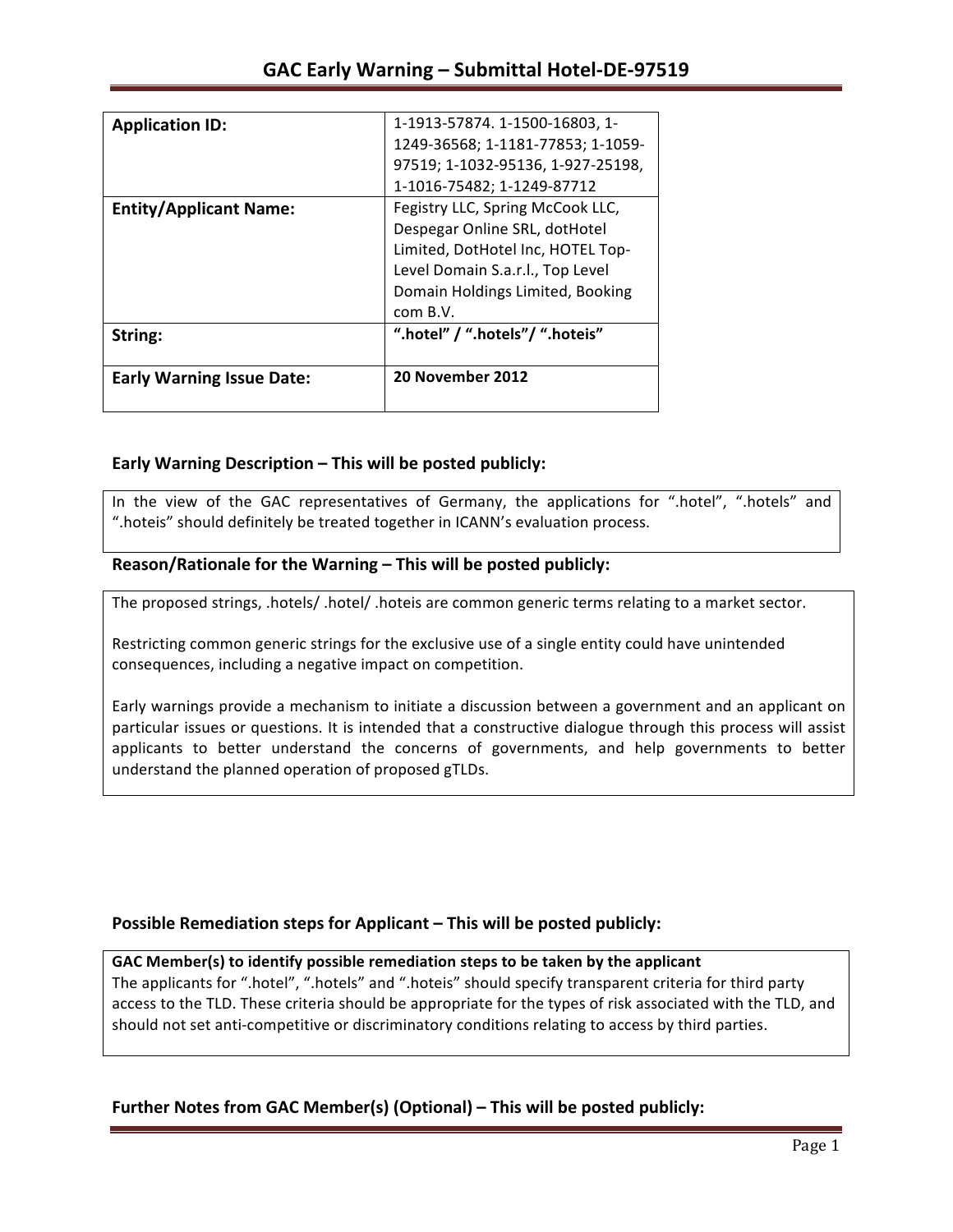# **INFORMATION FOR APPLICANTS**

## **About GAC Early Warning**

The GAC Early Warning is a notice only. It is not a formal objection, nor does it directly lead to a process that can result in rejection of the application. However, a GAC Early Warning should be taken seriously as it raises the likelihood that the application could be the subject of GAC Advice on New gTLDs or of a formal objection at a later stage in the process. Refer to section 1.1.2.4 of the Applicant Guidebook (http://newgtlds.icann.org/en/applicants/agb) for more information on GAC Early Warning.

## **Instructions if you receive the Early Warning**

**ICANN** strongly encourages you work with relevant parties as soon as possible to address the concerns **voiced in the GAC Early Warning.** 

### **Asking questions about your GAC Early Warning**

If you have questions or need clarification about your GAC Early Warning, please contact gacearlywarning@gac.icann.org. As highlighted above, ICANN strongly encourages you to contact gacearlywarning@gac.icann.org as soon as practicable regarding the issues identified in the Early Warning. 

### **Continuing with your application**

If you choose to continue with the application, then the "Applicant's Response" section below should be completed. In this section, you should notify the GAC of intended actions, including the expected completion date. This completed form should then be sent to gacearlywarning@gac.icann.org. If your remediation steps involve submitting requests for changes to your application, see the change request process at http://newgtlds.icann.org/en/applicants/customer-service/change-requests.

In the absence of a response, ICANN will continue to process the application as submitted.

### **Withdrawing your application**

If you choose to withdraw your application within the 21-day window to be eligible for a refund of 80% of the evaluation fee (USD 148,000), please follow the withdrawal process published at http://newgtlds.icann.org/en/applicants/customer-service/withdrawal-refund. Note that an application